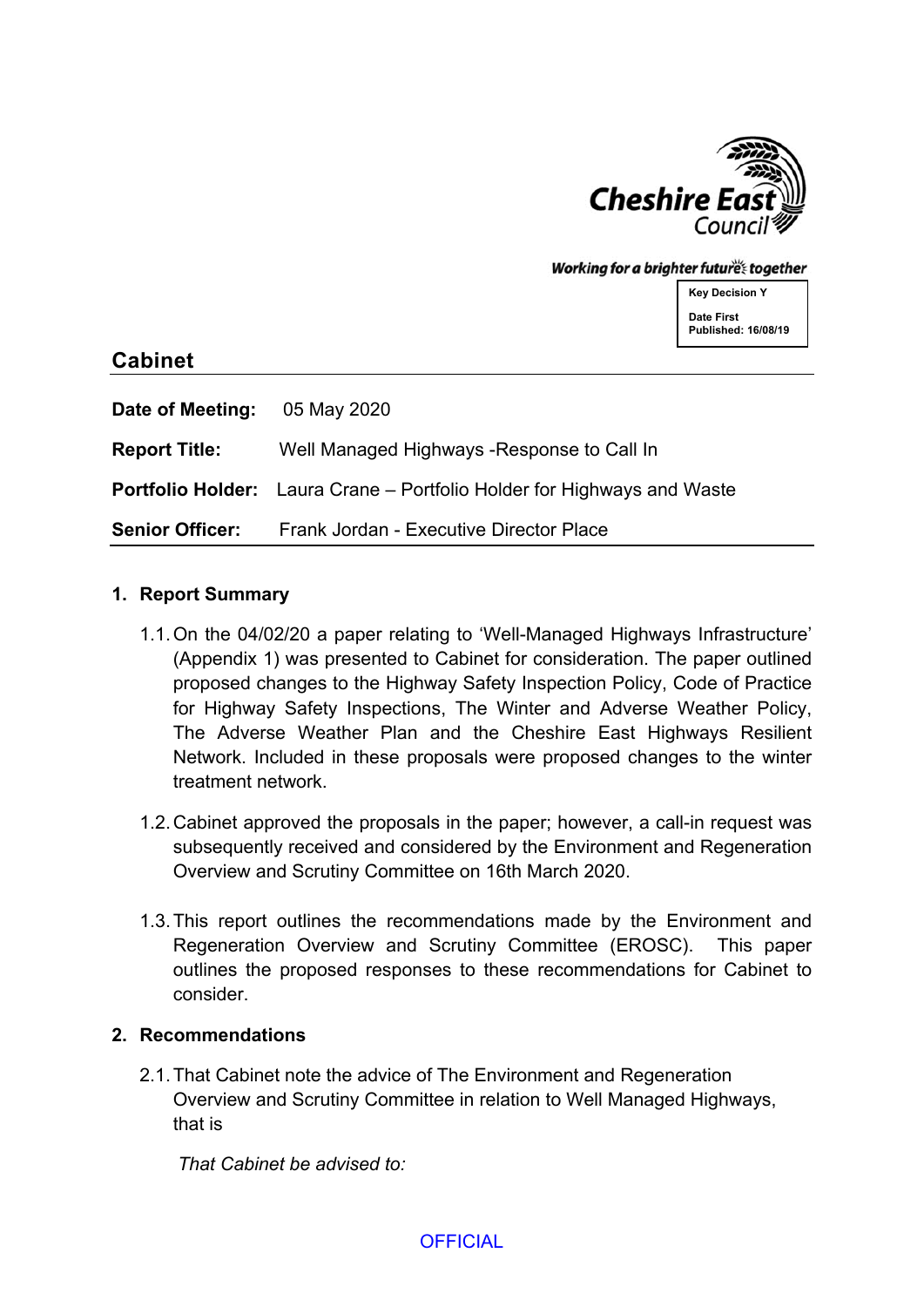- *(1) To undertake a further round of streamlined consultation on the winter service element only as part of the annual review of the the Well Managed Highways Infrastructure annual review process;*
- *(2) That this annual review process be carried out through the Area Highways Groups, including the involvement of all Parish and Town Councils and relevant community/cycle groups as appropriate, with supporting information to be supplied to the AHG's in advance of the meetings and shared with all schools;*
- *(3) That a letter be sent to all schools within the Borough informing them of this additional round of consultation as part of the first annual review;*
- *(4) That all schools will be given an appropriate amount of time to respond to the consultation as part of the first annual review. (to be discussed with the Portfolio Holder to take into consideration the current public health issues and school holidays)*

*It should be noted that the above recommendations are taken directly from the EROSC minutes*

2.2.That Cabinet agrees to put appropriate measures in place, which enables this advice to be incorporated in to the implementation and review plans for Well Managed Highway Infrastructure.

# **3. Reasons for Recommendations**

3.1.This report addresses the points raised in the call in notice and the subsequent advice provided to Cabinet from the EROSC.

### **4. Other Options Considered**

4.1.There are no other viable options for Cabinet to consider.

# **5. Background**

5.1.The national guidance to which the Council aligns its highway policies and operational procedures has been updated by the release of the 'Well Managed Highway Infrastructure Code of Practice' (WMHI).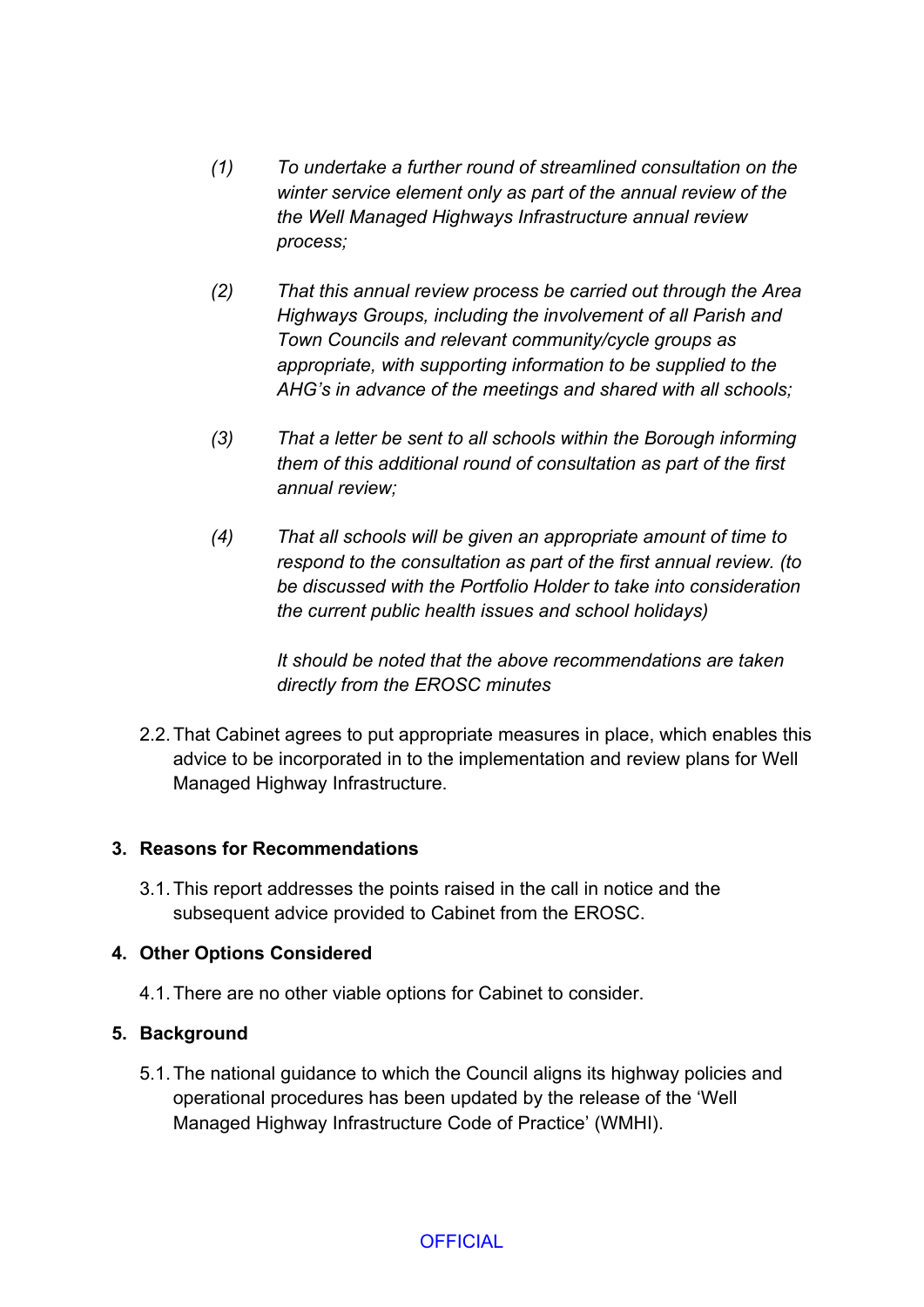- 5.2.Cabinet, considered a paper on 4/02/20 which outlined proposed changes to the Council's
	- Highway Safety Inspection Policy
	- Code of Practice for Highway Safety Inspections
	- Winter and Adverse Weather Policy
	- Adverse Weather Plan
	- Cheshire East Highways Resilient Network Strategy
- 5.3.Following approval of the proposals by Cabinet, a call-in request was received and upheld.
- 5.4.The call in queried a number of points around the consultation process that was utilised to inform the changes to the documents outlined in Paragraph 5.2. Details of the call in notice can be found in Appendix 2.

# **6. Implications of the Recommendations**

### 6.1.**Legal Implications**

- 6.1.1. The full legal implications are outline in the cabinet report in Appendix 1.
- 6.1.2. As a result of the call in, the implementation of the proposals has ceased.
- 6.1.3. The recommendations of the Well Managed Highway Infrastructure 'The Code' are not statutory but provide highway authorities with guidance on highways management. Adoption of the recommendations within the Code is a matter for each highway authority, based on their own interpretation of local risks, needs and priorities. The Highways Act 1980 covers the legal elements of the management and operation of the road network within England and Wales and as such sets out the statutory duties of highway authorities. This includes the identification and rectification of defects and the provision of winter and adverse weather services. Further duties that the Highway Authority must address are covered under The Railways and Transport Safety Act 2003 and the Traffic Management Act 2004.
- 6.1.4. The implementation of a new way of working which is in accordance with WMHI should strengthen the Council's defence against third party claims under Section 58 Highways Act and would enable the Council to demonstrate that it is meeting its obligations relating to winter service under Section 41(1A) of the Highways Act 1980 (as amended by Section 111 of the Railways and Transport Safety Act 2003).
- 6.1.5. The delay in implementation increases legal risk to the Council under the Acts outlined above. A failure to adopt the Code will likely increase the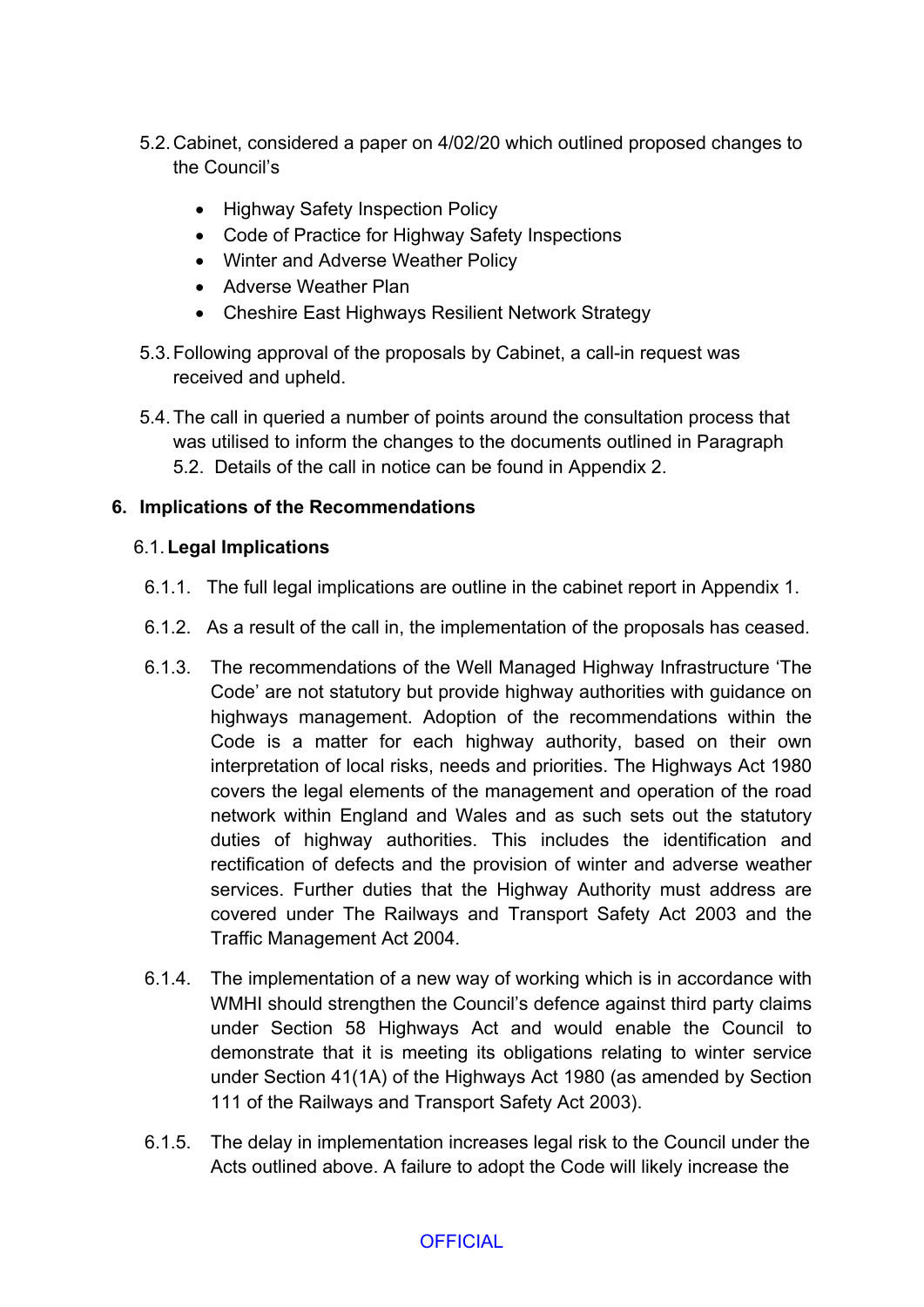number of successful claims against the Council along with associated costs.

### 6.2.**Finance Implications**

- 6.2.1. As a result of the call in, the costs to the service in the 2020/21 financial year will increase by approximately £230,000.
- 6.2.2. The increased costs are linked to three main factors: An increase in the number of highway safety inspections on some of the Borough's busier roads, the implementation of a 40mm carriageway defect investigatory level compared to the 50mm intervention level that is currently operated and the continued operation of the unamended winter service network.
- 6.2.3. The original proposals were to enable the funding of the additional of £230,000 through a reduction in costs associated with winter maintenance.
- 6.2.4. Some of the above costs will be mitigated through training to ensure highway safety inspectors only identify actionable defects; however, this will only have a limited impact on the increase in costs.
- 6.2.5. The £230,000 increase in costs is unbudgeted in the 2020/21 financial year and as such is a financial pressure. However, the place directorate will look to identify one off compensatory savings for the 2020/21 financial year. Subject to the annual review process, any savings relating to winter maintenance could be implemented in 21/22 enabling the recurrent savings in winter maintenance to be made.

### 6.3.**Policy Implications**

- 6.3.1. The policy implications are outlined in the Cabinet report in Appendix 1.
- 6.3.2. The recommendations relating to the winter element of the Cabinet report cannot now be implemented until the 2021/22 winter season.

### 6.4.**Equality Implications**

6.4.1. An Equality Impact Assessment has been completed as part of the Cabinet report in Appendix 1.

### 6.5. **Human Resources Implications**

6.5.1. The human resource implications are out lined in the Cabinet report in Appendix 1.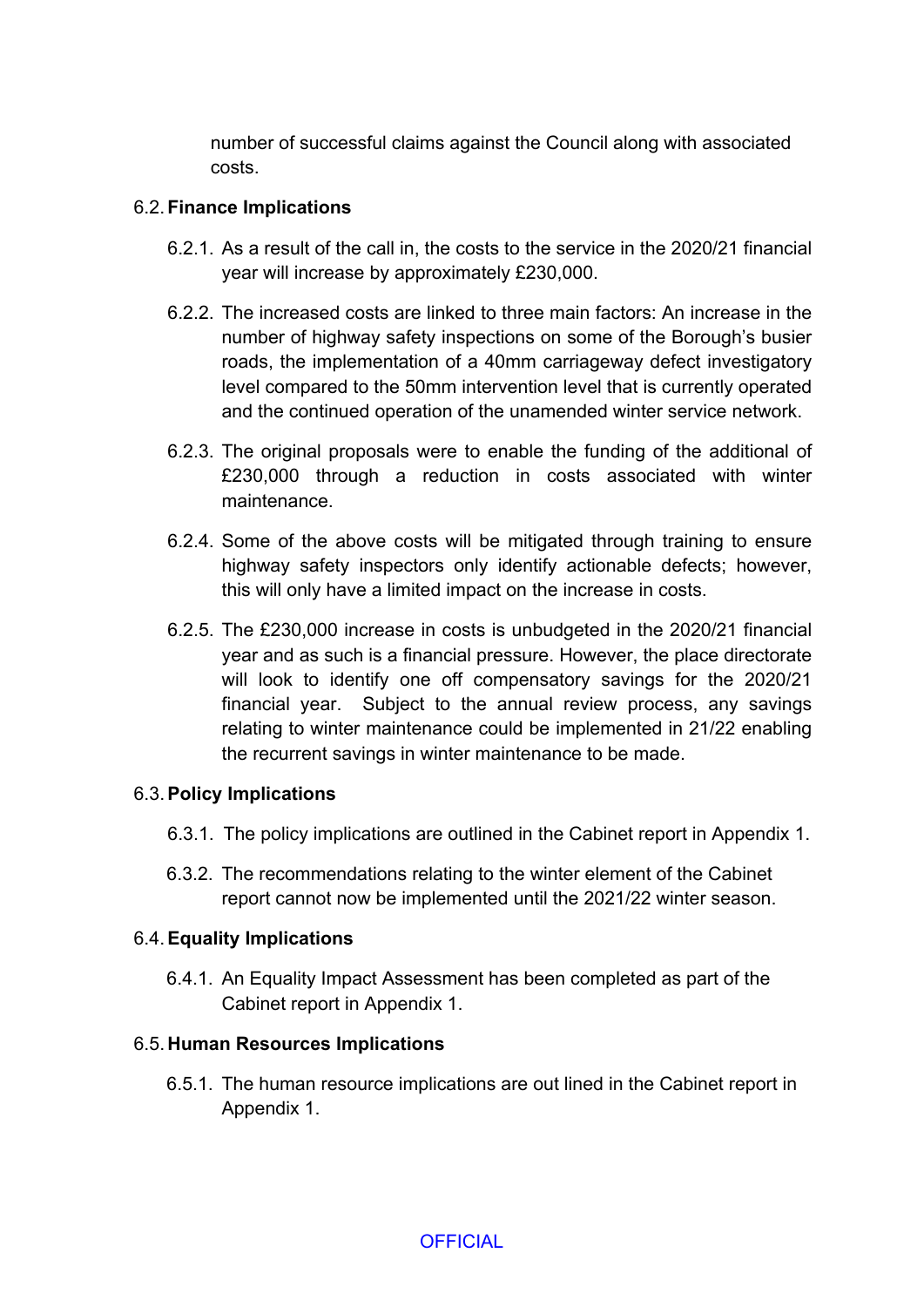### 6.6. **Risk Management Implications**

6.6.1. The risk management implications are outlined in the Cabinet report in Appendix 1.

### 6.7. **Rural Communities Implications**

6.7.1. The rural communities implications are outlined in the Cabinet report in Appendix 1.

# 6.8. **Implications for Children & Young People/Cared for Children**

6.8.1. The implications for Children & Young People/Cared for Children are outlined in the Cabinet report in Appendix 1.

### 6.9.**Public Health Implications**

6.9.1. The public health implications are outlined in the Cabinet report in Appendix 1.

### 6.10. **Climate Change Implications**

6.10.1. The climate change implications are outlined in the Cabinet report in Appendix 1.

### **7. Ward Members Affected**

7.1.1. All wards and all ward members are affected by the implication of the code.

# **8. Consultation & Engagement**

- 8.1.Details of the consultation and engagement undertaken with regards to the proposed changes to the ways of working are discussed in the Cabinet report in Appendix 1.
- 8.2.Details of the call in request and the points raised around the consultation can be found in Appendix 2.
- 8.3.A response to the points raised in the call in can be found in Appendix 3.